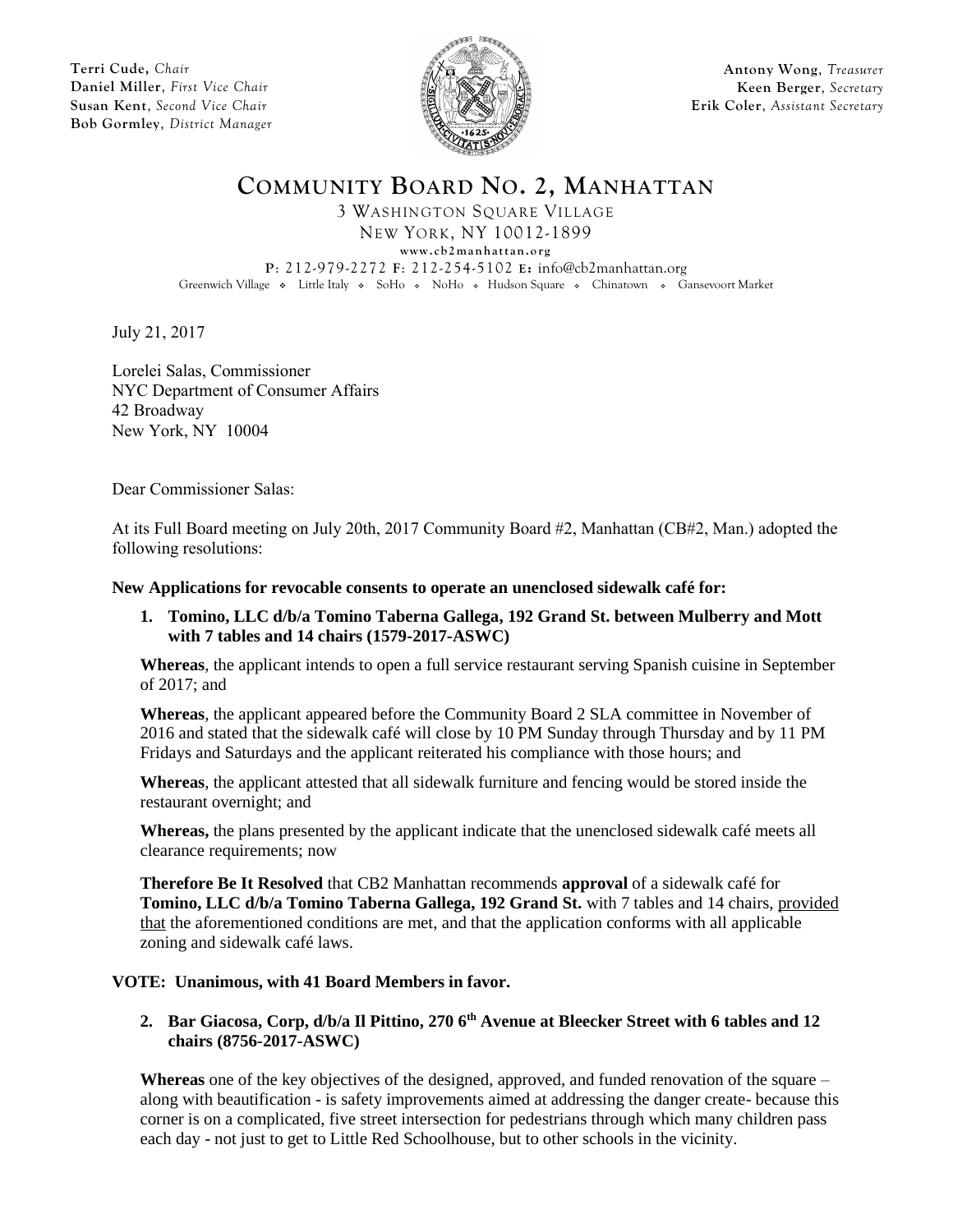**Whereas** the proposed sidewalk cafe will intrude into the internal walkway in the renovated park running near the buildings between 6th Ave and Bleecker St as the chairs and tables as well as working wait staff and waiting patrons will discourage pedestrians from the internal pathway and back towards the curb of 6th Ave, thereby reducing some of the desired safety benefits from the renovation.

**Whereas** though the owner has pledged to be flexible as the renovated park progresses, closing during renovation and submitting a new design if the sidewalk café intrudes into the park, there will be no way to enforce this pledge and once it is set it will be hard to change or reduce the size of the café. In addition, Community Board 2 has asked if a temporary or shorter than 2 year term could be granted in this case and has been told by our Councilmember's Land Use director that new sidewalk cafe consents are for two years and cannot be modified.

**Whereas** the information and maps provided by the Parks Department show that the proposed area for the sidewalk cafe is within this public park and the applicant has not provided any survey or map to show that the proposed area is a sidewalk and not part of a public park.

#### **Whereas**

- the sidewalk cafe guidelines state: "All sidewalk cafes shall maintain a minimum clearance of fifteen feet from large obstructions. For the purpose of this subsection, large obstructions shall be bus stop shelters, newsstands, subway entrances or any other object larger than fifteen square feet in area. The closed end of a subway entrance located along the front line may abut a sidewalk café."

And the fenced planting area in the new park design that will exist opposite the restaurant will be more than fifteen square feet in area and therefore a "large obstruction", thereby requiring the café to be 15 feet from this feature, which does not appear possible.

**Therefore be it resolved** that CB2 Manhattan recommends **DENIAL** of a sidewalk café for **Bar Giacosa, Corp, d/b/a Il Pittino, 270 6th Avenue** with 6 tables and 12 chairs.

## **VOTE: Passed, with 34 Board Members in favor.**

 **7 Board Members in Opposition (Bray, Chattree, Gallagher, Laraia, Riccobono, Sanz, Wittenberg)**

#### **3. Local & Vine Co Corp. , d/b/a Local & Vine, 282 Hudson Street between Dominick and Spring Streets with 9 tables & 18 chairs (8835-2017-ASWC)**

**Whereas**, the applicant amended its original proposed sidewalk café plan to reflect that the 3 foot required service aisle will be located within the planters that delineate the boundaries of the sidewalk café and that said planters will not rise above 30 inches in height which includes the height of the plants themselves; and

**Whereas**, the amended plans presented by the applicant indicate that the sidewalk café meets all clearance requirements; and

**Whereas**, the applicant attested that all sidewalk café furniture would be stored in the restaurant overnight and that the planters would be secured against the façade of the restaurant when the café is not in service; and

**Whereas**, no member of the public appeared at the Quality of Life Committee meeting to speak in opposition to this application; now

**Therefore Be It Resolved** that CB2 Manhattan recommends **approval** of a sidewalk café for **Local & Vine Co Corp. , d/b/a Local & Vine, 282 Hudson Street** with 9 tables & 18 chairs, provided that